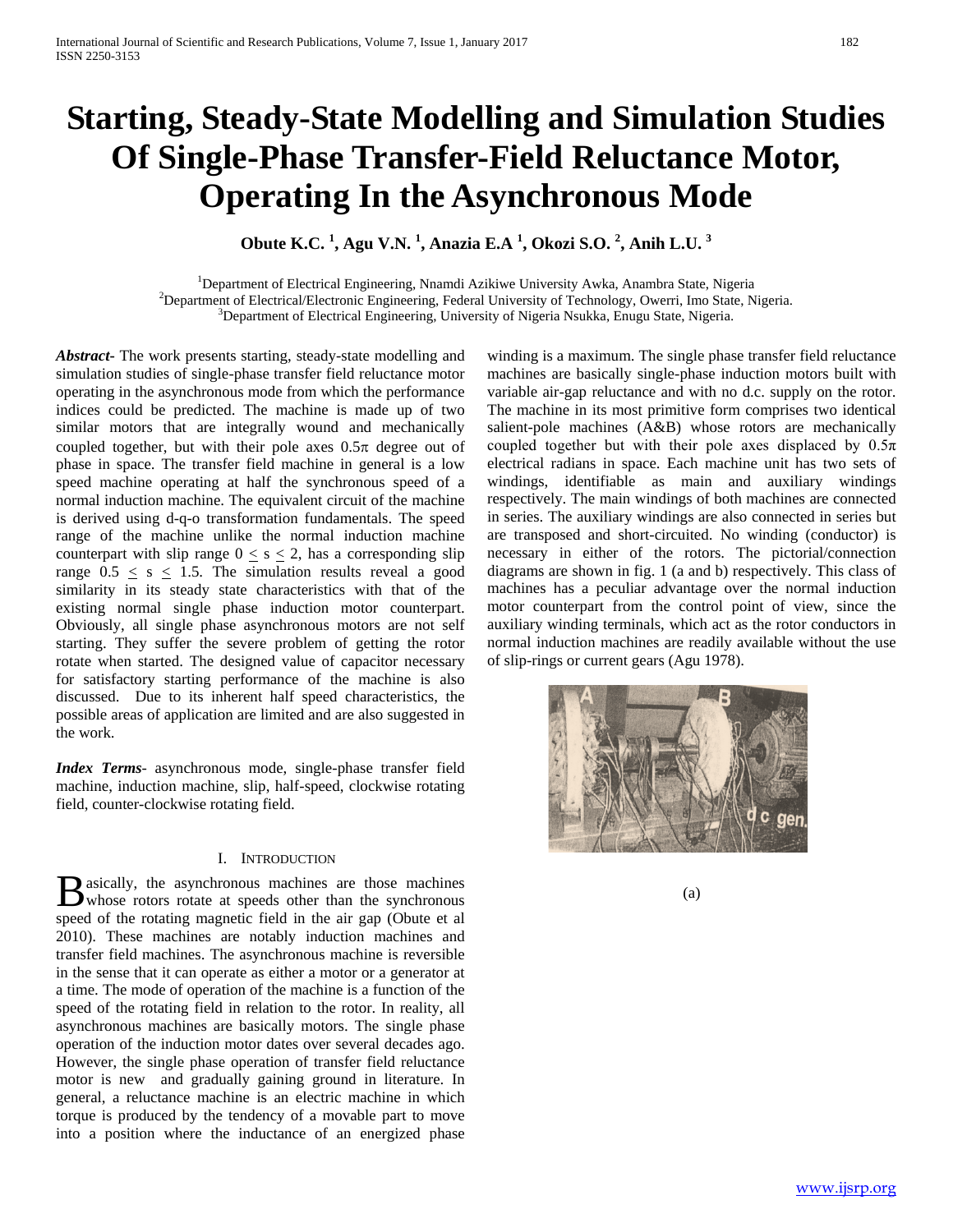

Where

 $I_1$  = Main winding current of machine A and B,  $I_2$  = Auxiliary winding current of machine A and B,  $X_{mA}$ , = Main winding reactance of machine A,  $X_{MB} =$  Main winding reactance of machine B,  $X_{aA}$ , = Auxiliary winding reactance of machine A,  $X_{aB}$ , Auxiliary winding reactance of machine B, V = Supply voltage.

 **Fig. 1a –** The pictorial diagram of transfer field reluctance motor (Courtesy of machine laboratory University of Nigeria Nsukka)

 **b** – The connection diagram of transfer field reluctance motor

# II. EQUIVALENT CIRCUIT OF SINGLE PHASE TRANSFER FIELD RELUCTANCE MOTOR

 In the course of developing the equivalent circuit of single phase transfer field motor, fig. 1b is redrawn for clarity and then analysed as shown in Fig. 2 (a/b) below:



Fig. 2 - Modified circuit models of single phase transfer field reluctance motor

- a) Motor under standstill condition  $(s = 1)$
- b) Motor under running condition at variable slip (2s-1) From fig 2a*,*

$$
V_1 = I_1(R_1+R_2) + I_2 x_d - I_2x_q + I_1(x_d+x_q)
$$
  
= I\_1 (R\_1+R\_2) + I\_1 (x\_d+x\_q)+I\_2(x\_d-x\_q)  
... 1  
Since windings are identical, R<sub>1</sub> = R<sub>2</sub>  

$$
\therefore V_1 = 2I_1R_1+I_1 (x_d+x_q-x_d+x_q) +I_1 (x_d-x_q)+I_2(x_d-x_q)
$$
  
= 
$$
2I_1R_1 + 2x_qI_1 + (x_d-x_q) [I_1+I_2]
$$
  
= 
$$
(2R_1 + 2xq)I_1 + (x_d-x_q) [I_1+I_2]
$$
...2

Similarly, from *fig 2b*,  
\n
$$
V_2 = I_2(R_1+R_2) + (2s-1)x_d I_1.(2s-1)x_qI_1 + (2s-1)x_d I_2 + (2s-1)x_qI_2
$$
\n...3

Since windings are identical, R<sub>1</sub> = R<sub>2</sub>  
\n
$$
\therefore V_2 = 2R_2I_2 + I_2[(2s-1)x_d + (2s-1)xq] + I_1 [(2s-1)x_d - (2s-1)x_q]
$$
\n
$$
\frac{V_2}{(2s-1)} = \frac{2R_2I_2}{(2s-1)} + I_2 [x_d + x_q] + I_1[x_d - x_q]
$$
\n
$$
\Rightarrow \frac{V_2}{(2s-1)} = \frac{2R_2I_2}{(2s-1)} + I_2 (x_d + x_q - x_d + x_q) + I_2 (x_d - x_q) + I_1 (x_d - x_q)
$$
\n
$$
\Rightarrow \frac{V_2}{(2s-1)} = \frac{2R_2I_2}{(2s-1)} + 2x_qI_2 + (x_d - x_q) [I_2 + I_1]
$$
\n
$$
\frac{V_2}{(2s-1)} = \left[\frac{2R_2 + 2x_q}{(2s-1)}\right] I_2 + (x_d - x_q) [I_2 + I_1] \qquad \dots.4
$$

 From the analysis of the circuit of fig. 2, it could be observed that equations 2 and 4 result in an equivalent circuit shown in fig 3 below.

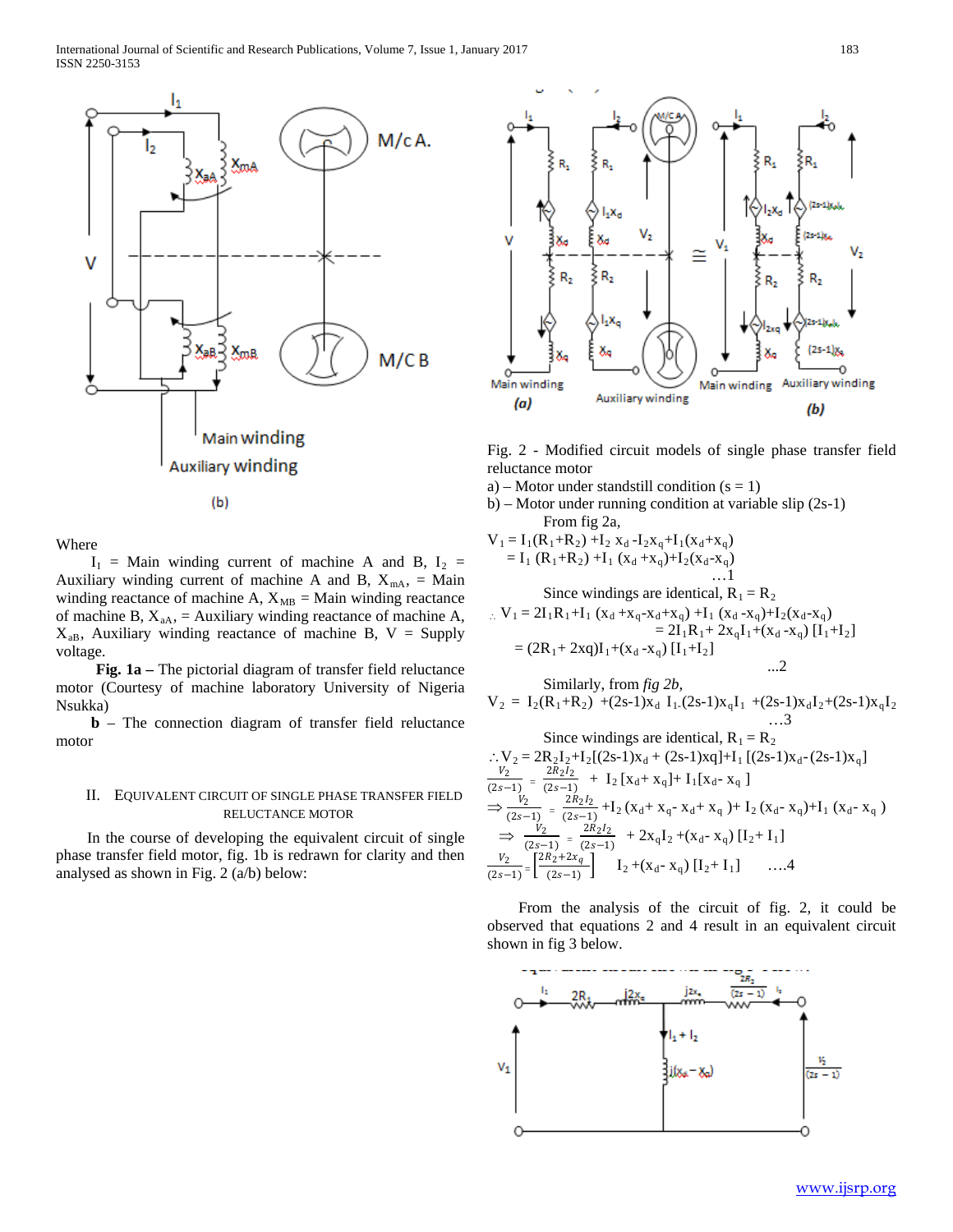Fig. 3 - Equivalent circuit of single-phase reluctance motor Since the auxiliary winding of Fig. 1b is short-circuited; then fig. 3 yields  $\frac{v_2}{2S-1} = 0$ .

Hence Fig 3 is redrawn as below;



 Fig 4 - Equivalent circuit of the machine when the output voltage  $\frac{V_2}{2S-1}$  of Fig 3 is shorted.

**Table 1 – Parameters of the experimental machine of fig. 1**

| Parameter            | Value                                  |
|----------------------|----------------------------------------|
| $L_{\underline{md}}$ | 133.3mH                                |
| $L_{mq}$             | 25.6mH                                 |
| $L_m = L_a$          | 25.6mH                                 |
| $L_{\rm s}$          | 24mH                                   |
| $r_m = r_a$          | $3.0\Omega$                            |
| $r_{\rm s}$          | $2.5\Omega$                            |
| V                    | 220V                                   |
| F                    | 50Hz                                   |
| J                    | $1.98 \times 10^{-3}$ kgm <sup>3</sup> |
| No of poles P        | 2                                      |

From fig. 4 and table 1.

If 
$$
2R_1 = r_m
$$
,  $2X_q = X_m = X_a$   
 $2R_2 = r_a$ ,  $X_d - X_q = X_{ma}$ , NB - (X=2~~1~~ $\tau$ FL)

Then fig. 4 can be redrawn as below;



Fig.  $5 \text{ (a/b)}$  – Steady-state equivalent circuits of single phase transfer field motor with the machine parameters.

#### III. ROTOR SLIP WITH RESPECT TO TWO ROTATING FIELDS.

 All single phase asynchronous motors suffer from a severe handicap. Since there is only one phase on the stator winding, the magnetic fields in all single-phase asynchronous motors do not rotate. Instead it pulses, getting first larger and then smaller, but always remaining in the same direction. Because there is no rotating stator magnetic field, all single-phase asynchronous motors have no starting torque.

 However, once the rotor begins to turn, an induced torque will be produced in it. This stationary pulsating magnetic field of single phase motor can be resolved into two rotating magnetic fields, each of equal magnitude but rotating in opposite directions. The motor responds to each magnetic field separately, and the net torque in the machine will be the sum of the torques due to each of the two magnetic fields (Stephen Chapman 2005).

The flux density (Bs) of the stationary magnetic field is given by,  $B_{s(t)} = B_{\text{max}} \cos \omega t$  …1

A clockwise-rotating magnetic field  $(B<sub>cw</sub>)$  can be expressed as;

 $B_{\text{cw}(t)} = (0.5 \text{ B}_{\text{max}} \cos \omega t) \hat{i} + (0.5 \text{ B}_{\text{max}} \sin \omega_t) \hat{j} ... 2$ 

Similarly, a counter clockwise –rotating magnetic field  $(B_{ccw})$ can be expressed as;

 $B_{ccw(t)} = (0.5 B_{max} \cos\omega t) \hat{i} + (0.5 B_{max} \sin\omega t) \hat{j} \dots$ 3 Hence, equation 1 becomes;  $B_s(t) = B_{c w(t)} + B_{c w(t)}$  …4

 For the single phase transfer field reluctance motor, the reaction between the fields created by the current in the main winding, causes the rotation of the rotor. The difference between the rotor speed ( $\omega$ r) and the synchronous speed ( $\omega$ ) is the slip(s), usually given as a percentage of the synchronous speed.

 The size of mechanical load on the motor varies directly as the slips (s) and inversely as the rotor speed (ωr). So far, the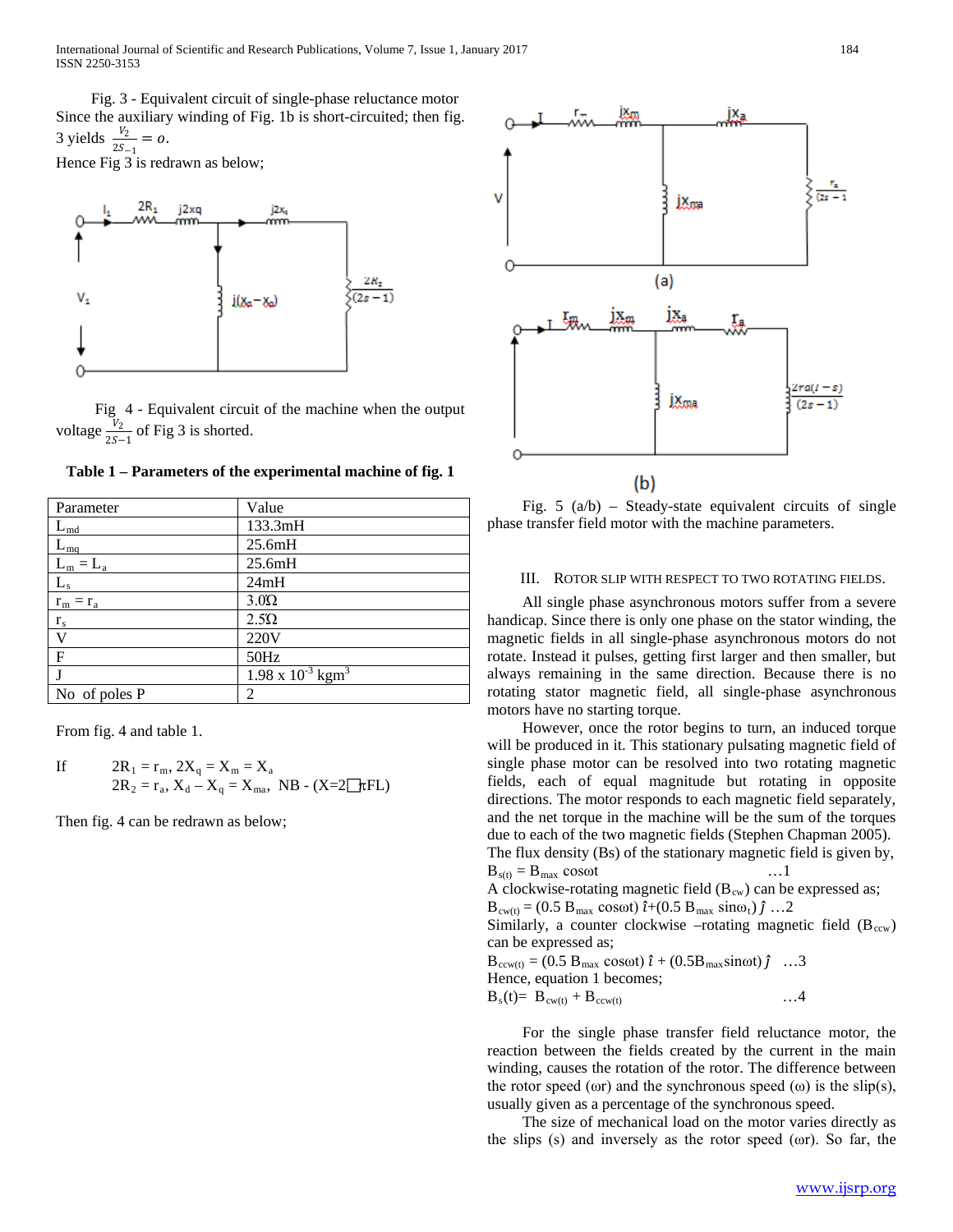characteristic features of single phase reluctance motor is similar to that of a normal induction motor counterpart, but with synchronous speed being half that of the normal synchronous motor.

If we let us suppose that;

 $\omega_R$  = synchronous speed of the transfer field motor, then from the foregoing expression;

 $\omega_R = 0.5\omega$  ....5 Generally, for normal induction machine, slip s,  $\omega_r$  and  $\omega$  are related by;

 $\omega_r = \omega (1-s)$  … 6 Similarly, for the half speed machine of our concern, the slip  $(S<sub>cw</sub>)$  with respect to clockwise rotating field is given by;

$$
S_{cw} = \frac{\omega_R - \omega_r}{\omega_R}
$$
...7  
By substituting equation 5 into equation 7, we have:

By substituting equation 5 into equation 7, we have;  $S_{cw} = \frac{\omega - 2\omega r}{\omega}$  $\frac{2\omega}{\omega}$  ....8

Also, the rotor direction of rotation is in opposition to that of the counter clockwise rotating field, therefore, the slip  $(S<sub>ccw</sub>)$  with respect to the counter clockwise rotating field is;

$$
S_{ccw} = \frac{\omega_R - (-\omega r)}{\omega_R} = \frac{\omega_R + \omega_r}{\omega_R}
$$
 ...9  
\nBy substituting equation 5 into 9, we have;  
\n
$$
S_{ccw} = \frac{\omega + 2\omega r}{\omega}
$$
 ...10  
\nHence, substituting equation 6 into 8 and 10, we have;  
\n
$$
S_{cw} = \frac{\omega - 2\omega (1 - S)}{\omega}
$$
 ...11  
\n= 2s - 1

Similarly,  
\n
$$
S_{ccw} = \frac{\omega + 2\omega (1-S)}{\omega}
$$
\n
$$
= 3 - 2s \qquad \qquad \dots 12
$$

 If the clockwise and counterclockwise rotation of the machine at slip s is considered, then fig 5a is modified as below;



 Fig. 6 – Modified equivalent circuit of single phase transfer-field reluctance machine rotating at slip s

From the modified equivalent circuit of fig. 6, let  $Z_{cw}$  and  $Z_{ccw}$ be the impedances due to clockwise and counter clockwise rotating field respectively.

Hence, 
$$
Z_{cw} = \frac{\left(\frac{0.5ra}{25-1} + j0.5X_a\right) (j \ 0.5X_{ma})}{\left(\frac{0.5ra}{25-1} + j0.5X_a\right) + (j \ 0.5X_{ma})}
$$
 ...13

$$
Z_{ccw} = \frac{\left(\frac{0.5ra}{3-2s} + j0.5X_a\right)(j\ 0.5X_{ma})}{\left(\frac{0.5ra}{3-2s} + j0.5X_a\right) + (j0.5X_{ma})}
$$

Similarly, for the series arm, let  $Z_m = r_m + jx_{m}$ . 15 ∴ Total impedance of the circuit  $Z_T = Z_m + Z_{cw} + Z_{ccw}$ 

…16

$$
\Rightarrow I = \frac{V}{z_T} \qquad \qquad \dots 17
$$

 $\frac{z_T}{z_T}$  More-still, by current division principle;

$$
\mathbf{i}_{\text{acw}} = \left[ \frac{j \ 0.5X_{ma}}{\left( \frac{0.5ra}{2S - 1} + j \ 0.5Xa \right) + (j \ 0.5X_{ma})} \right] \ I \qquad \qquad \dots 18
$$
  
Similarly;

$$
i_{\text{accw}} = \left[ \frac{j \ 0.5X_{ma}}{\left( \frac{0.5ra}{3 - 2S} + j \ 0.5Xa \right) + (j \ 0.5X_{ma})} \right] I \qquad \dots 19
$$

### IV. POWER ACROSS AIR – GAP, OUTPUT POWER AND TORQUE IN SINGLE PHASE TRANSFER FIELD RELUCTANCE MOTOR.

 Mechanical power and torque can be computed by application of power and torque relations. The torques produced by the clock-wise (cw) and counter clockwise (ccw) fields each can be treated. The interactions of the oppositely rotating flux and mmf waves cause torque pulsations and twice stator frequency but produce no average torque.

 Hence, the performance characteristics of single-phase transfer field reluctance motor can be obtained by a close analysis of the circuit model of the motor given in fig. 6.

 The air-gap power delivered by the stator winding to the clock-wise field ( $Pg_{cw}$ ) and the counter clockwise field ( $Pg_{ccw}$ ) are given by;

$$
Pg_{cw} = \left(\frac{0.5\pi a}{2S-1}\right) (i_{acw})^2
$$
 watts ....20  
Similarly,  

$$
Pg_{ccw} = \left(\frac{0.5\pi a}{3-2S}\right) (i_{accw})^2
$$
 watts ....21  
Also, the mechanical power output for the clockwise field Pm<sub>cw</sub>  
= 1- (2s-1) pg<sub>cw</sub> = 2(1-s) Pg<sub>cw</sub> =  $\left[\frac{r_a(1-s)}{2S-1}\right] [i_{acw}]^2$  watts  
...22

Similarly, the mechanical power output for the counter clockwise field  $Pm_{ccw} = [1 - (3 - 2s)]Pg_{ccw}$ 

$$
= -2(1-s) \text{Pg}_{ccw} = -\left[\frac{r_{a(1-s)}}{3-2s}\right] [i_{accw}]^{2} \text{ watt} \dots 23
$$

The mechanical net power output is the algebraic sum of equations 22 and 23.

That is, 
$$
P_{mn} = P_{mcw} + P_{mccw}
$$

$$
= \t r_a (1-s) \left( \frac{(i_{acw})^2}{2S-1} \right) - \frac{(i_{accw})^2}{3-2S} \t watt \t ... 24
$$

The electromagnetic torque developed by the two fields can be expressed as;

$$
T_{cw} = \frac{1}{\omega} P_{gcw} (N-m) \qquad \qquad \dots 25
$$

Putting equation 20 into 25 we have;

$$
T_{cw} = \left[\frac{1}{\omega} \left(\frac{0.5ra}{2s-1}\right) (i_{acw})^2\right]
$$
 N-m ...26  
\nSimilarly,  $T_{ccw} = \frac{1}{\omega} P_{gccw}$  N-m ...27  
\nPutting equation 21 into 27 yields;  
\n $T_{ccw} = -\left[\frac{1}{\omega} \left(\frac{0.5ra}{3-2s}\right) (i_{accw})^2\right]$  N-m ...28

N.B:  $\omega$  is the synchronous angular velocity in mechanical radians per second.

...14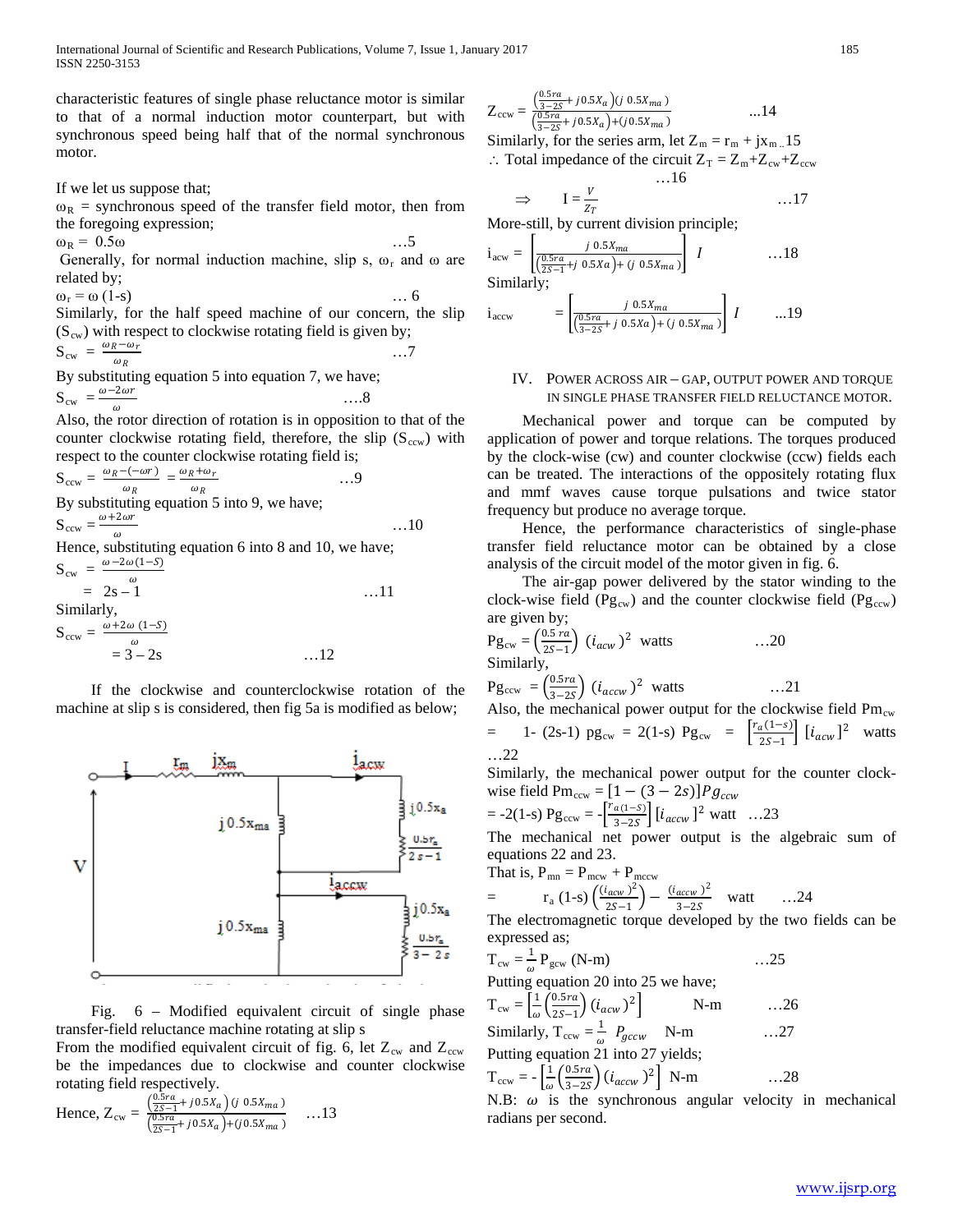Since torque of the counter clock wise field  $(T_{ccw})$  is in the opposite direction to that of the clockwise field  $(T_{\text{cw}})$ , the net internal torque  $(T_{net})$  of the motor is;

$$
T_{\text{net}} = T_{\text{cw}} + T_{\text{ccw}} = \frac{1}{\omega} \left( P_{g\text{cw}} - P_{g\text{ccw}} \right) = \left[ \left( \frac{0.5ra}{\omega} \right) \left( \frac{(i_{acw})^2}{25-1} - \frac{(i_{accw})^2}{3-25} \right) \right] \quad \text{N-m} \qquad ...29
$$

### V. TORQUE-SLIP CHARACTERISTICS OF SINGLE PHASE TRANSFER FIELD RELUCTANCE MOTOR.

 If the values of the supply voltage, frequency and other machine parameters are given as in table 1, equations 26, 28, and 29 become essential tool for the steady state simulation of the machine performance characteristics.

Plots of the clockwise torque  $T_{cw}$ , counter clockwise torque  $T_{\text{ccw}}$  net toque Tnet and the superimposition of  $T_{\text{cw}}$ ,  $T_{\text{ccw}}$  and  $T_{\text{net}}$ against various values of slip s are shown in Fig. 8a, b, c, and d respectively.

### VI. EFFICIENCY OF SINGLE PHASE TRANSFER FIELD RELUCTANCE MOTOR

 Since the rotor currents produced by the two components air-gap fields are of different frequencies, the total auxiliary winding  $I^2R$  loss is the numerical sum of the losses caused by each field.

Thus; clockwise field rotor (auxiliary winding)  $I^{2}R$  loss =  $(2s-1)$  Pg<sub>cw</sub>.

Counter clockwise field rotor (auxiliary winding)  $I^2R$  loss =  $(3-2s)$  Pg<sub>ccw</sub>. This contributes immensely to the overall reduction in efficiency of the machine. More-still, the poor pull-out and starting torque of single phase transfer field motor to an extent affect its efficiency and thereby makes it inferior to those of a comparable single-phase induction motor counterpart (Anih and Obute, 2012). The overall effect of these losses is a reduction in the net mechanical power output of the machine and the corresponding efficiency.

The motor efficiency (ξ) is given by;

ξ% = <sup>ℎ</sup> × 100  $\ldots$  30<br> $\ldots$ 31 Where input power = VI cos  $\phi$ 

But the motor's power factor (cos  $\phi$ ) =  $\frac{r_T}{Z_T}$ 

$$
= \frac{r_m + r_{cw} + r_{ccw}}{z_m + z_{cw} + z_{ccw}}
$$
 ... 32

Where,  $r_m$ ,  $r_{cw}$ ,  $r_{ccw}$  are the real parts of  $Z_m$ ,  $Z_{cw}$  and  $Z_{ccw}$ respectively.

∴ Putting equations 17,24,31 and 32 into equation 30 we have;  $\blacksquare$ 

$$
\xi\% = \left[\frac{r_a(1-S)\left(\frac{(i_{acw})^2}{2S-1} - \frac{(i_{accw})^2}{3-2S}\right)}{(r_m + r_{cw} + r_{cw})}\right] \left(\frac{z_m + z_{cw} + z_{ccw}}{V}\right)^2\right] \times 100
$$
...33

 By careful substitution of the machine parameters with varying values of s within the stipulated range, a matlab plot of the efficiency ξ against slip s, for the operation of the machine is

obtained as shown in fig 9. It is seen that the optimum efficiency of the machine is very low at about 38%.

### VII. STARTING OF SINGLE-PHASE TRANSFER FIELD RELUCTANCE MOTOR

 All single phase asynchronous motors are not self starting. The problem in such single phase motor design is to get the rotor started. There are several ingenious methods for doing this. The method specially applied for this machine is the split-phase method. The principle of split-phasing is to create at starting a condition similar to a two-phase stator winding carrying twophase current so that a rotating magnetic field is produced. This is achieved by providing, in addition to main single-phase winding, a starting winding which is displaced in space by  $90^{\circ}$ with the main winding on the stator slots (S.K Bhattacharya 2004). If two windings so placed are connected in parallel to a single phase source, the field produced will alternate but will not revolve, since the two windings are equivalent to one single phase winding. If, however, an impedance (resistance, inductance or capacitance) is connected in series with the one of these windings, the current is made to differ in time phase (Jone and Prior, 1972).

 By proper selection of such impedance, the current may be made to differ by as much as  $90^0$ , thereby producing a rotating field, likened to a two phase motor. However, if the difference between the two currents is less than  $90^{\circ}$  and the two mmfs are not equal, starting torque will be small, though may be sufficient to start the motor. Hence, accurate design of the impedance necessary to achieve the purpose becomes imperative. In this design, the single phase transfer field motor uses a single-valued capacitor for the starting purpose as shown in fig. 7



Fig 7- The single phase transfer field reluctance motor with starting windings and capacitor.

Where,

 $V =$  Applied voltage,  $I =$  Source Current,  $I_m =$  Main winding Current,  $I_s$  = Starting winding Current,  $I_a$  = Auxiliary winding Current,  $x_{mA}$  = Main winding of Machine A.  $x_{mB}$  = Main winding of Machine B,  $x_{aA}$  = Auxiliary winding of Machine A,  $x_{aB}$  Auxiliary winding of Machine B,  $x_{SA}$  = Starting winding of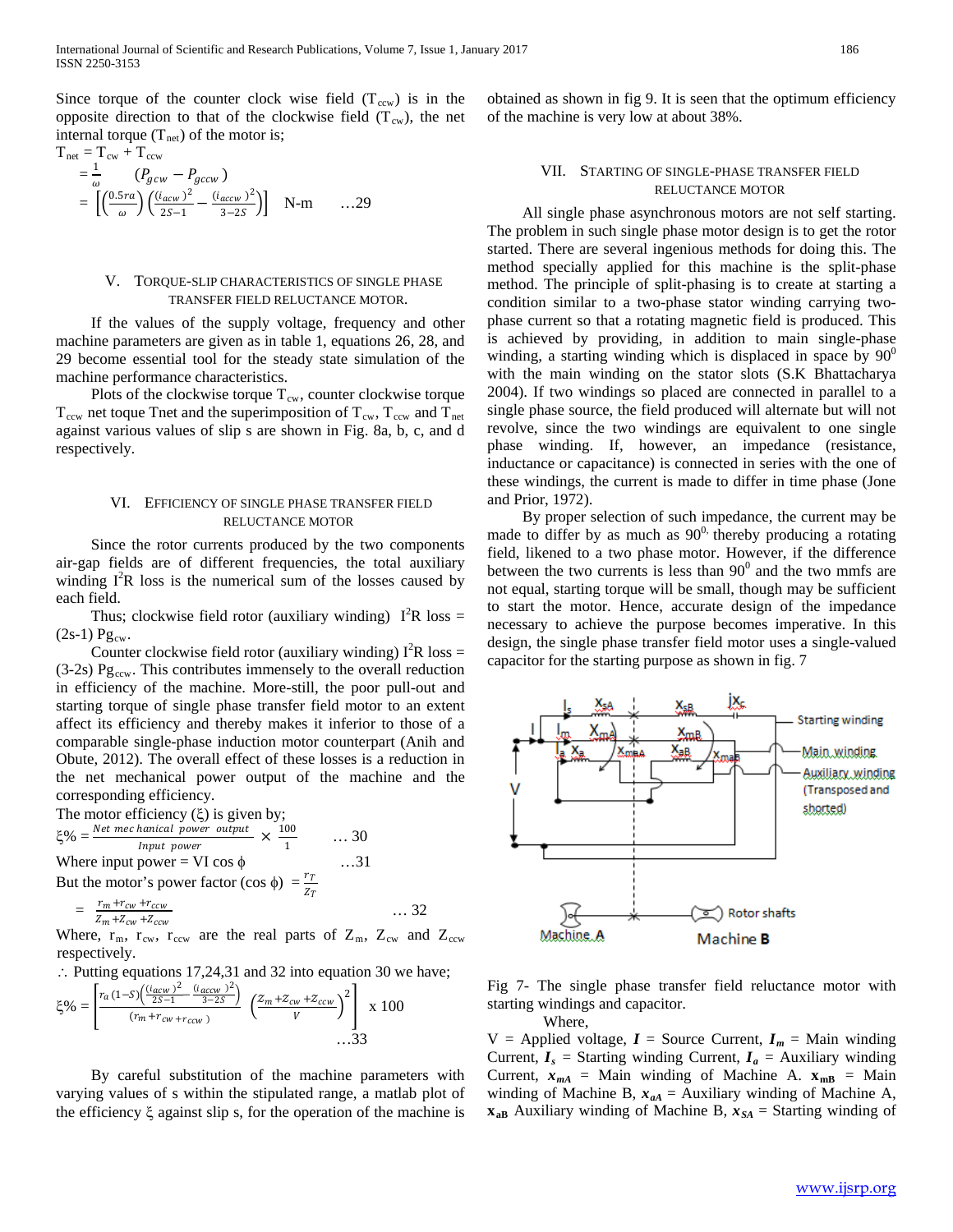machine A,  $x_{sB}$  = Starting winding of machine B,  $jx_C$  = Capacitive reactance of the starting capacitor (c).

# **VII/I – Designing for the value of the starting capacitor necessary to place the main and starting winding currents**   $(i_m/i_s)$  in 90<sup>0</sup> phase shift.

 With careful use of the machine parameters of table 1, the main winding impedances (for machine A and B) of fig. 7 can be calculated as below.

$$
Z_{m(A/B)} = Z_{mA} + Z_{mB}
$$
  
\nSince  $Z_{mA} = Z_{mB} = Z_m$  (as  $x_{mA} = x_{mB} = x_m$ )  
\n $\Rightarrow Z_{m(A/B)} = 2z_m$   
\n $= 2(r_m + j_{xm})$ ...35

By substitution of machine parameters

$$
Z_{m(A/B)} = 2(r_m + jx_m)
$$
  
= 2(3+j8.044)  
= (6+j16.088)  
= 17.17 $\angle$ 69.55<sup>o</sup>Ω

Obviously, the main winding current  $I_m$  lags behind the applied voltage V by  $69.55^0$ .

Hence I<sub>m</sub> = 
$$
\frac{V}{Z_{m(A/B)}}
$$
 =  $\frac{220}{17.17A \angle 69.55^0}$   
= 12.81 \angle -69.55<sup>0</sup>A

 For an efficient design, the starting windings usually have almost the same size of wire and almost as many turns as the main windings. We therefore have that the starting winding impedance for the machine A/B, is

$$
Z_{s(A/B)} = Z_{sA} + Z_{sB} \qquad \qquad \dots 36
$$
  
So far  $Z_{sA} = Z_{sB} = Z_s$ ,  $X_{sA} = X_{sB} = X_s$   
 $\therefore$   $Z_{s(A/B)} = 2Z_s$   
 $= 2(r_s+jx_s) \Omega$   
But from the machine parameters of table 1  
 $Z_{s(A/B)} = 2(2.5+j7.544) = (5+j15.088) \Omega$ 

Since, time phase angle between starting winding current I<sub>s</sub> and main winding current  $I_m$  is 90<sup>0</sup>, so starting winding current  $I_s$ must lead the applied voltage V by;

$$
\phi_{\rm s}=90^0 - 69.55^0
$$

$$
= 20.45^0
$$

If  $X_c$  is the capacitive reactance of the capacitor connected in series with the starting winding, then impedance of the starting winding for the two machines A/B, will be given as

 $Z_{s(AB)} = (5+j15.088-jX_c) = [5+j(15.088-X_c)]\Omega$ But for starting winding,

$$
T_{an} \; \phi_{s(A/B)} = \qquad \frac{15.088 - X_C}{5}
$$

$$
\Rightarrow X_c = 15.088 - 5 \tan \phi_s (A/B)
$$
  
= 15.088-5t<sub>an</sub>(-20.45)<sup>0</sup>  
= 15.088-(-1.864)  
= 15.088+1.864  
= 16.952 $\Omega$   
If  $X_c = \frac{1}{2\pi fc}$   
 $\Rightarrow c = \frac{1}{2\pi fx_c}$   
= (2x3.142x50x16.952)<sup>-1</sup>F  
= 188 $\mu$ F

∴From the above design, the value of the starting capacitor (C ) necessary to place the main and starting winding currents  $(I_m/I_s)$ in quadrature is 188µF.

# VIII. SUGGESTED AREAS OF APPLICATION

 The transfer field machine in general is a low speed machine operating at half the speed of a normal induction machine (Agu 1978). Single phase motor without rotating windings will have future in a variety or special applications such as very slow speed fixed frequency drives, linear motor for small scale transport systems etc. It is common knowledge that a low speed machine will find application in domestic appliances requiring low speed drives such as grinding machines for perishables. However, many household are invariably supplied with single-phase, necessitating the development of single phase transfer field machine for the purpose of wider applications.

#### IX. DISCUSSION OF RESULTS/CONCLUSION

 This paper has presented the equivalent circuit of a single phase transfer field machine from which the performance indices can be predicted. It may be noted that the torque slip curves due to clockwise, counter clockwise and resultant magnetic fields have been drawn for a slip range of  $0.5 \le s \le 1.5$ . From fig.8c, it is observed that;

- **a.** Net torque  $T_{net}$  at standstill of the rotor is zero. That is at slip  $s = 1$ . The torques developed by the clockwise and counter clockwise fields cancel each other. This is responsible for the non self starting ability of the motor.
- **b.** Assuming the rotor is given an initial rotation in any direction, the net torque developed causes the rotor to continue to rotate in the direction in which it is started
- **c.** As a corollary to **a**, the net torque can also be zero at some values of rotor speed below the synchronous speed.

 Additionally, the machine suffers severe electrical losses which account for its low efficiency when compared to an equivalent single phase induction motor counterpart. This is as a result its excessive leakage reactance. In addition, the intersegment of conductors between the two machine sections contributes to the leakage reactance and does not in any way contribute to energy transfer in the machine.

 However, the design analysis for the improvement in the efficiency of the machine is on the pipeline as it is being studied by the authors.

#### X. ACKNOWLEDGEMENT

 The authors acknowledge the academic staff of our departments for their constructive criticisms geared to make the work better. Our cardiac appreciation also goes to Electrical Engineering Department of University of Nigeria Nsukka for availing her prototype machines for experimentation and analysis.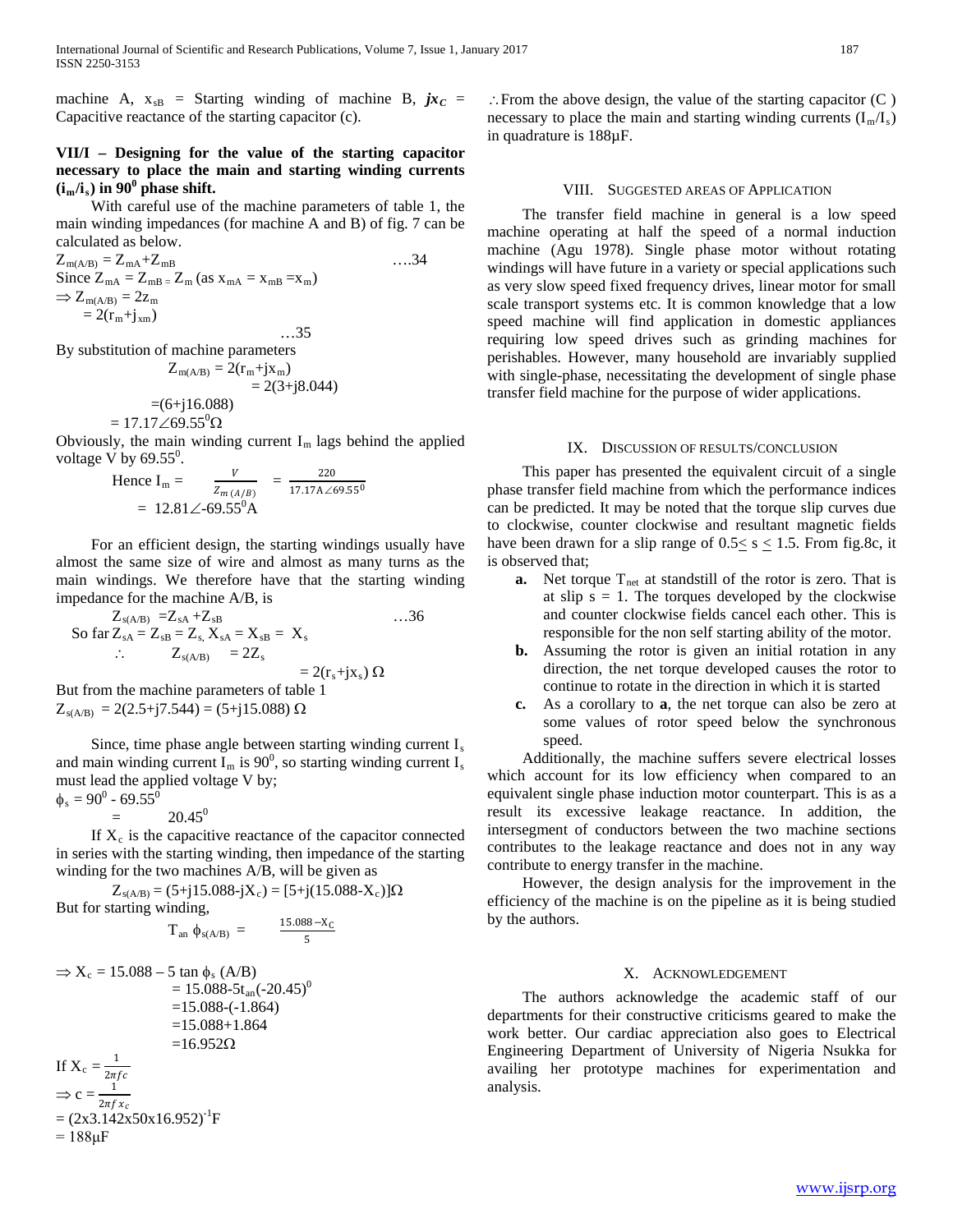



















#### **REFERENCES**

- [1] Obute K.C., Anih L.U. and Ezechukwu O.A. (2010) "Steady-State performance analysis of single phase transfer field motor" – A thesis presented to Post Graduate School of Nnamdi Azikiwe University Awka, Anambra State, Nigeria. Pp 1-10, 118-132.
- [2] Agu L.A. (1978) "The transfer field Machine, Electric Machine and Electro Mechanics" pp 403-418.
- [3] Anih L.U., Obe E.S. and Eleanya M.N. (2015) "Steady-State performance of induction and transfer field motors – A comparison". Nigeria Journal of Technology (NIJOTECH) Vol 34, No 2 April 2015. Pp. 385- 391.
- [4] Jones C.Y. and Prior D.L 1972 "Unification of field and circuit theories of electrical machines" Proc. Of IEE, 119, pp. 871-872.
- [5] Fitzgerald, A.E.' Charles Kingsley Jr, and Umans Stephen D. (2003) "Electrical Machinery. 1221 Avenue Americas New York, Mc. Graw-Hill Inc, NY 10020, Sixth edition.